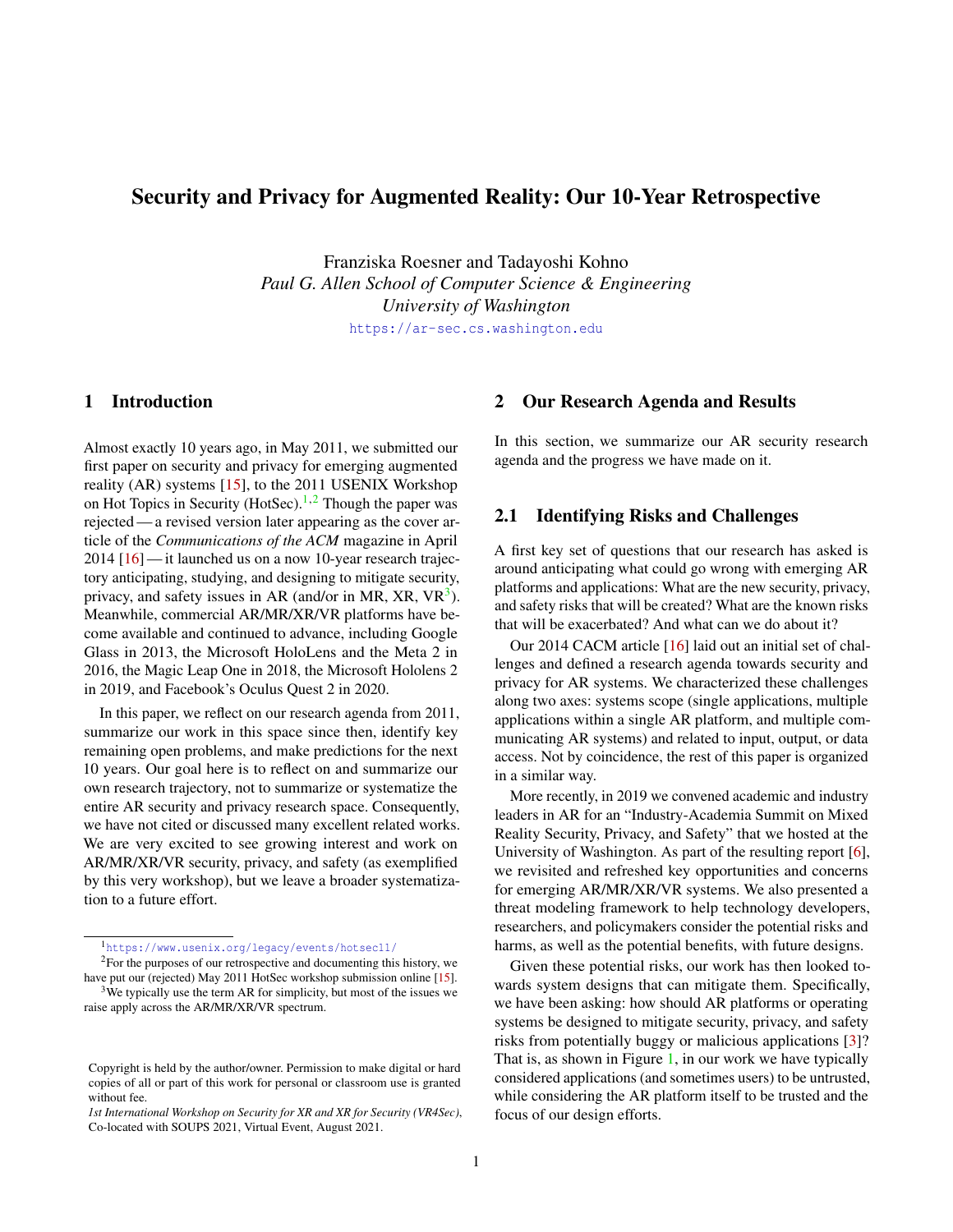

Figure 1: This figure shows how information flows through an AR platform as we have typically considered in our work: raw input is collected by sensors and passed to untrusted applications, which create virtual content that is output to users as audio, visual, or haptic feedback. Our (and others') work has introduced platform or OS level approaches to limit applications' access to raw sensor data (input privacy, Section [2.2\)](#page-1-1) and to enforce policies on virtual content (output security, Section [2.3\)](#page-1-2). AR platforms must also securely handle multiple apps running simulaneously (Section [2.4\)](#page-2-0), as well as multiple users (i.e., multiple copies of this figure) interacting (Section [2.5\)](#page-2-1). Non-users (i.e., bystanders outside of this figure) must also be considered (Section [2.6\)](#page-2-2).

# <span id="page-1-1"></span>2.2 Input Privacy

Beginning with the input portion of the pipeline in Figure [1,](#page-1-0) we and other researchers considered how to mitigate privacy risks to AR users and bystanders from untrusted applications. Though such privacy risks are not fundamentally novel in AR settings, they require novel solutions and are significantly exacerbated by the need for always-on, continuously sensing technologies to support applications recognizing objects in and mapping virtual content to the physical world.

In an early collaboration with Microsoft Research, we proposed world-driven access control [\[17\]](#page-4-4) as a novel access control model that limits AR applications' access to raw sensor data while relieving the user of the burden to make continuous fine-grained permission decisions. In world-driven access control, real-world objects can explicitly specify access policies, e.g., allowing the system to automatically stop recording in bathrooms or remove bystanders from video frames.

Beyond privacy, other input related challenges exist that we have not studied directly in the AR context, but that we anticipated in 2011 [\[15\]](#page-4-0): malicious real-world objects or content that aim to trick or exploit the AR system or its applications. Subsequent work on adversarial machine learning (including our own work on physical-world adversarial examples [\[5\]](#page-4-5)) has shown that such attacks must be considered.

### <span id="page-1-2"></span>2.3 Output Security

Whereas input privacy is arguably a broader, existing concern (that also appears, for example, in smartphone and smart home contexts), the output side of the pipeline in Figure [1](#page-1-0) presents fundamentally new and unique challenges in the AR context. Our research has sought to answer questions including: What risks are created by the virtual (audio, visual, and/or haptic) <span id="page-1-0"></span>content displayed by untrusted applications via an AR device? How can AR platforms be designed to mitigate these risks?

Our work began by surfacing AR output risks posed by potentially buggy or malicious applications [\[10\]](#page-4-6), which might (a) obscure another app's virtual content (to hide or modify its meaning), (b) obscure important real-world content (such as traffic signs or cars), or (c) disrupt the user physiologically (such as by startling them). We later explored (c) in more detail from a neuroscience perspective with collaborators from Meta [\[1\]](#page-4-7), considering the potential threats from augmented reality to a user's perception, cognition, and motor responses.

To mitigate these risks, we proposed that AR platforms interpose on apps' requests to display virtual content (see Figure [1\)](#page-1-0). To enable platforms to apply meaningful policies while still allowing apps the flexibility to display virtual objects embedded throughout the user's view of the physical world, we proposed three-dimensional "AR objects" as the granularity of display abstraction (rather than the two-dimensional windows or frames used in traditional computing platforms) [\[10\]](#page-4-6). We prototyped and evaluated these ideas in Arya, an AR platform that controls application output according to policies specified in a constrained yet expressive policy framework [\[12\]](#page-4-8).

Multiple challenges remain towards realizing a flexible and secure trusted output module, including supporting more flexible policies, understanding and handling failures when policy enforcement relies on noisy sensor data input (e.g., recognizing physical world objects that trigger policies), handling non-visual virtual output (e.g., audio and haptic), and minimizing performance impacts. In addition, until recently we have only theorized the existence and impact of AR output security attacks; we are currently empirically (and ethically) studying their impact on real users.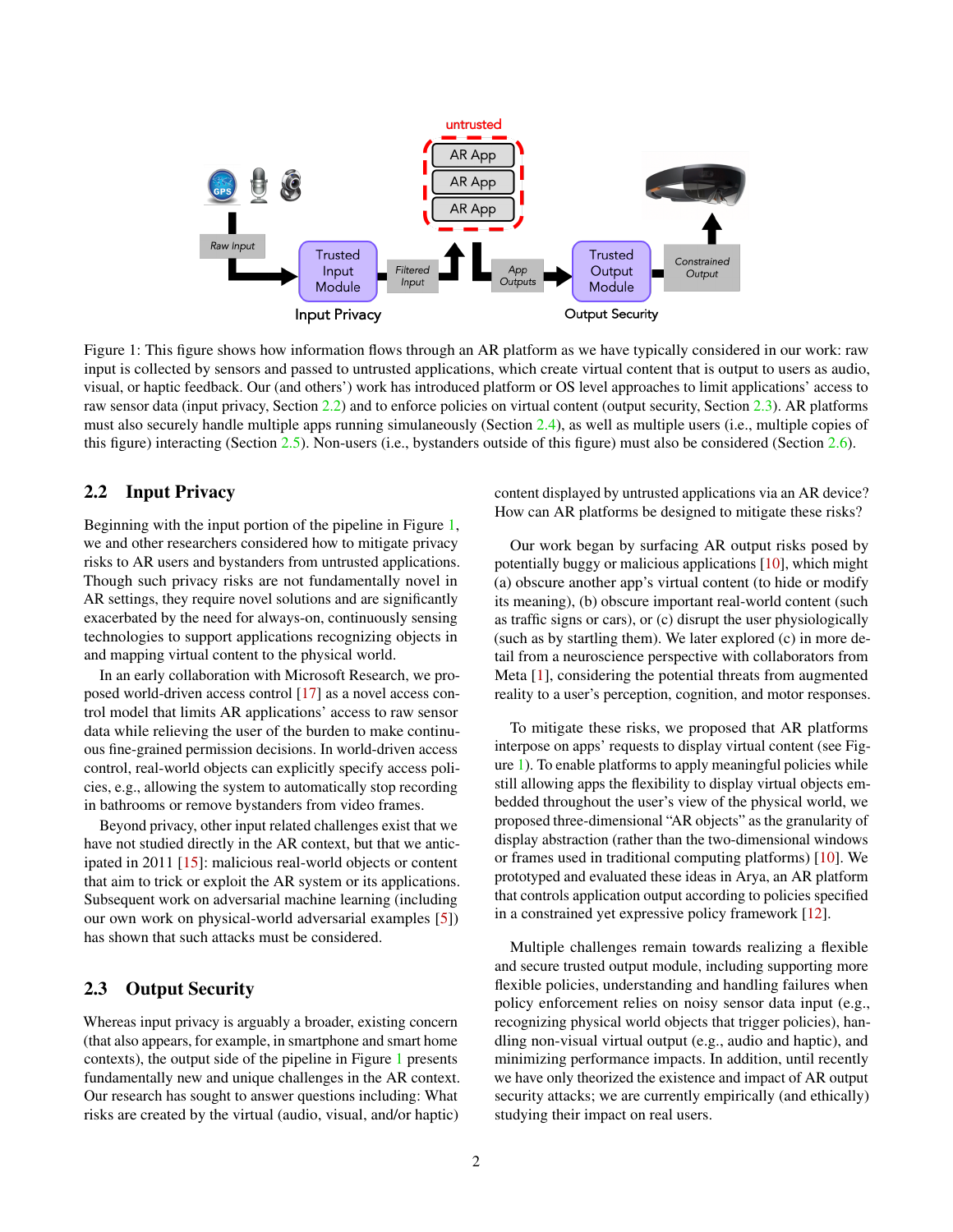# <span id="page-2-0"></span>2.4 Multiple Applications

Our work on input privacy and output security largely considered individual AR applications in isolation. However, we anticipate that future AR platforms will support multiple applications running— and modifying the user's perception of the physical world— simultaneously. We thus asked again: what security, privacy, and safety challenges will arise in multi-application contexts, and how should AR platforms be designed to support multiple (untrusted and mutually distrusting) applications?

We identified ways in which multiple applications might visually conflict with each other in malicious ways, and we explored the design space for how the AR platform or other stakeholders can manage conflicts between applications displaying content in a shared world [\[11\]](#page-4-9).

Significant future work remains to be done on this research challenge. Our empirical investigation [\[11\]](#page-4-9) and our other experiences with current commercial platforms suggest that multi-application support is still very limited. In our ongoing and future work, we are continuing to consider this challenge, e.g., building on ILLIXR [\[7\]](#page-4-10).

# <span id="page-2-1"></span>2.5 Multiple Users

Just as multiple people share the same physical spaces without AR, we can expect (1) people to share the same physical space with AR and (2) people who are remote to share virtual content. Where we previously considered potentially malicious applications, in this context we must also consider potentially malicious *other users*. Again, we asked: what security, privacy, and safety challenges arise when multiple AR users interact, and how should multi-user support and sharing thus be designed?

In 2017, we conducted a user study in which we brought pairs of novice AR user participants into our lab to try the Microsoft HoloLens [\[13\]](#page-4-11). Among our findings, we learned that the fact that participants shared a physical space shaped their assumptions about shared virtual content; we saw participants engage in both conflicting and cooperating behaviors; we heard concerns about privacy and unwanted, harmful, and deceptive content; and we identified the need for access control for shared virtual content. These findings helped motivate our subsequent investigation into multi-user AR platform designs.

We then explored the requirements and design space for multi-user AR content sharing and access control [\[19\]](#page-4-12). We proposed the design of a multi-user AR sharing control module, which enables AR application developers to support users in controlling how they share AR content with others and how AR content is shared with them, while taking into account unique challenges in the AR context — most importantly, the integration of AR content with the physical world. We prototyped our design as ShareAR, a trusted application-level library for HoloLens [\[18\]](#page-4-13).

ShareAR provides a set of composable sharing and access control primitives for use by applications, but because different applications may have vastly differently functionality needs and sharing semantics, it provides little guidance on what applications *should* do or how sharing and access control user interfaces and interactions should be designed. We are continuing to explore these questions with collaborators from the HCI community.

### <span id="page-2-2"></span>2.6 Bystanders

The people who use AR devices are not the only stakeholders who may be impacted: we must also consider the security and privacy implications for (and from) non-user bystanders.

Our work has surfaced the privacy concerns of bystanders [\[4,](#page-4-14)[13\]](#page-4-11) and identified potential design axes for privacymediating technologies [\[4\]](#page-4-14). Considering bystanders as a possible adversary, our work also demonstrated that AR headset displays can leak (potentially sensitive) visual information to people or sensors across the room [\[9\]](#page-4-15).

Though the challenges are clear, and though our prior work has explored design axes [\[4\]](#page-4-14) and particular solutions [\[17\]](#page-4-4) for protecting bystander privacy, more work remains to be done towards solving this problem in practice.

# 2.7 Law and Policy

Alongside our technical research agenda, our work has sought to surface related policy and regulatory issues, and to inform policymakers about the considerations and risks with emerging AR technologies. For example, we identified hard problems of law and policy including around privacy, free speech, discrimination, and safety [\[14\]](#page-4-16), which we further refined in a primer for policymakers [\[2\]](#page-4-17). Our recent Industry-Academia Summit Report [\[6\]](#page-4-2) also includes policymakers among its intended audiences, though we did not have policy experts in attendance at the Summit and believe a deeper exploration from this perspective is still needed, particularly as the relevant technologies continue to advance and see adoption.

### 2.8 Envisioning

Throughout our 10-year research program, we have striven to envision possible futures and to explore AR security and privacy in such futures. Our 2011 HotSec submission included motivating fictional vignettes [\[15\]](#page-4-0). The *Our Reality* novella [\[8\]](#page-4-18) surfaces issues relevant to security and privacy for AR, including questions about the role of online advertisements in AR environments, how digital content might be shared between users, privacy between users in an AR environment, and issues that can manifest when some but not all people have access to AR technologies.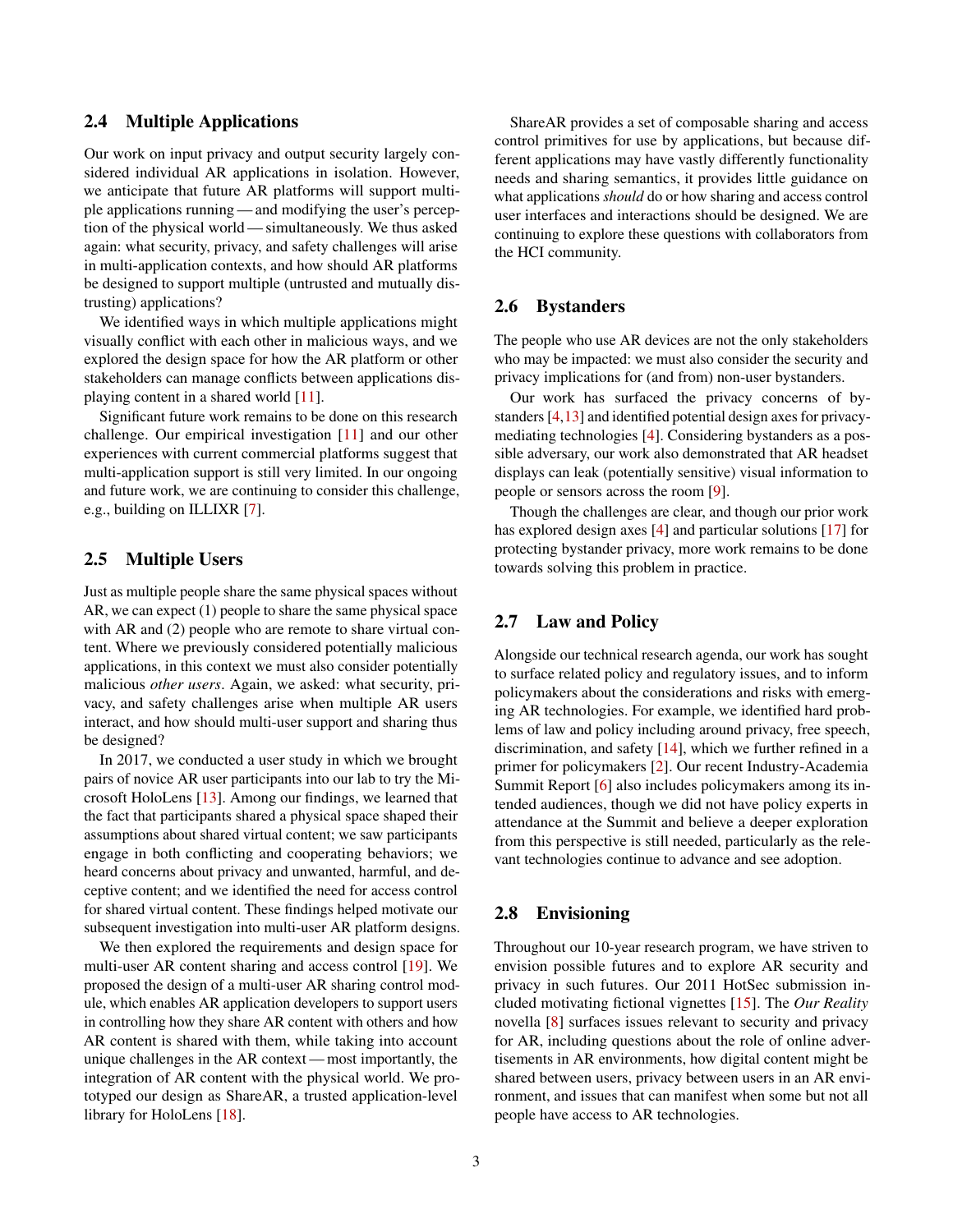### 3 Reflections and Challenges for the Future

Finally, we step back to reflect on our research trajectory over the last decade, and we identify key open challenges that we predict will become critical in the next decade.

Looking back, we have made substantial progress on the research agenda that we laid out starting in 2011. Yet many challenges remain to move these ideas from research to practice, as outlined in some of the earlier sections. Additionally, in some cases, our research has provided key insights and design explorations, but different AR platforms and contexts will require choosing different tradeoffs in practice. Finally, several wide open problems remain and/or have become visible to us over the years, as we discuss below.

Meanwhile, commercial AR/MR/XR/VR technologies have advanced significantly since our 2011 manuscript — indeed, the simple Google Glass heads-up display (released in 2013) had not even been publicly announced at the time — but non-smartphone form factors are still not widely deployed. With investments from major technology companies, we can expect continued advancements. However, current platforms have largely not yet addressed the security, privacy, and safety challenges that we identified in our work, still focusing primarily on hardware and use cases. We continue to argue that these security, privacy, and safety issues are existential concerns for these technologies, and that they must be considered well before widespread deployment, as solutions require answering fundamental platform design questions. In the last several years, we have been excited to see increased interest and investment in addressing these challenges among key industry players (e.g., those who attended our 2019 Summit [\[6\]](#page-4-2)).

Looking ahead, we identify key areas where we expect AR advancements to raise critical security, privacy, and safety questions beyond those we have already considered. We anticipate developments and associated challenges due to (a) market forces (monetization and cross-platform support), (b) increasingly immersive AR technologies (physical world integration, as well as brain and body interfaces), and (c) human factors in and around AR (identity and disparate access).

- 1. Monetization. Companies that produce AR devices, and companies that create AR apps, may employ methods for monetization. These methods may involve tracking users and analyzing user behaviors, virtual (and user-targeted) ads embedded in the physical world, and attempts to modify people's behavior (e.g., guide them to specific stores). Exacerbating today's concerns with advertisements and tracking on the web, AR ads and tracking will raise substantial concerns about privacy, discriminatory targeting, and potentially problematic content integrated with a person's experience in the physical world.
- 2. Cross-platform support. If a single AR device does not (or should not) emerge as dominant in the market, then there will be a need to create and support cross-platform AR applications. We designed ShareAR [\[18,](#page-4-13) [19\]](#page-4-12) with

cross-platform support in mind. Security and privacy issues can arise if there are mismatches in expectations and assumptions at the interface between different systems.

- 3. Physical world integration. Companies will seek to further integrate AR devices with the physical world, such as by geolocating virtual content, or by collecting data to build rich maps of the physical world. AR devices may also integrate with nearby smart devices (such as Apple's AirTags), which may be designed specifically to facilitate new AR experiences. Designing these features in secure and private ways will raise challenges, e.g., how to manage the interaction of virtual content and physicalworld data collection with the ownership of physical space (discussed more in our Summit report [\[6\]](#page-4-2)).
- 4. Interfacing with the brain and body. Future AR technologies may explicitly interface with the body and brain, with sophisticated body-sensing and brain-machine interface technologies. Further, the immersive nature of AR may create new opportunities for adversarial applications to influence a person's thoughts, memories, and even physiology. While we have begun to explore the relationship between AR technologies, neuroscience, security, and privacy [\[1\]](#page-4-7), much more work needs to be done to both understand the risks and to mitigate them.
- 5. Social interactions and identity. In social AR applications, a tension between identity and anonymity may emerge. Will users of an AR application be able to know, with confidence, the identity of the person they are interacting with, or will it be possible to assume someone else's identity (akin to phishing attacks or fake social media accounts on the web)? Alternately, if desired, will AR users be able to be anonymous? How can anonymity and accountability for undesirable behaviors be balanced?
- 6. Disparate access. Not everyone may have the same access to AR technologies. Some people may not be able to afford it; other people may not have access due to a technology's poor accessibility capabilities. Building on our prior work on security and privacy concerns for bystanders [\[4\]](#page-4-14), the design of future AR technologies must consider the security and privacy needs of non-users.

We are excited to see the research community around security, privacy, and safety for AR/MR/XR/VR growing, and we look forward to seeing and contributing to the next 10 years of work in this space.

# Acknowledgements

We are grateful to our many collaborators over the past decade, listed as co-authors in the references below— particularly David Molnar, then at Microsoft Research, who helped us kick off this research vision, and the current and past students at the University of Washington who have contributed or are contributing significantly to this research agenda (and